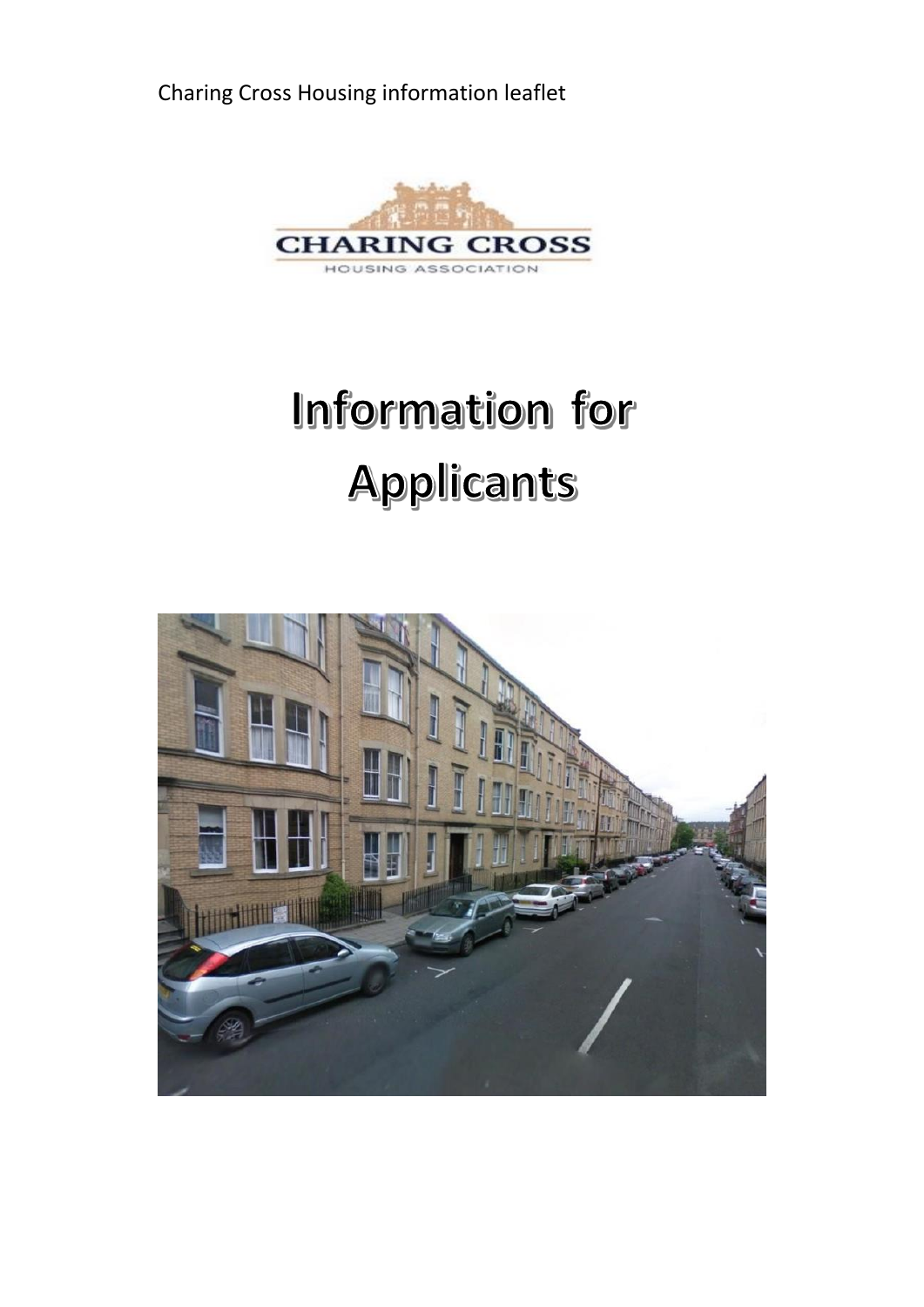West End Park Street



We currently have 513 unfurnished flats for rent in the Garnethill and Woodlands area of Glasgow. A full list of streets where we have stock can be seen o[n https://www.cxha.org.uk/applying-for-a-house/](https://www.cxha.org.uk/applying-for-a-house/) Our allocation policy is designed to ensure that our houses are allocated on the greatest housing need. We have four lists:

- Transfer List
- Direct List
- Special Needs list (for applicant with specific needs)
- Amenity Housing (primarily targeted at those over the age of 60)

Anyone over the age of 16 can apply for a home. We will require you to complete and return and paper version of our housing application form. Forms are available at our reception should you wish to collect one in person. We can also post one to your current address. They are also available on our website.

We are situated in a highly desirable area of Glasgow and as such demand often outstrips supply. We also have a low turnover as our tenant's choose to stay. This means we do not have many properties becoming available every year. This could mean you have to wait a long time for an offer of housing from us.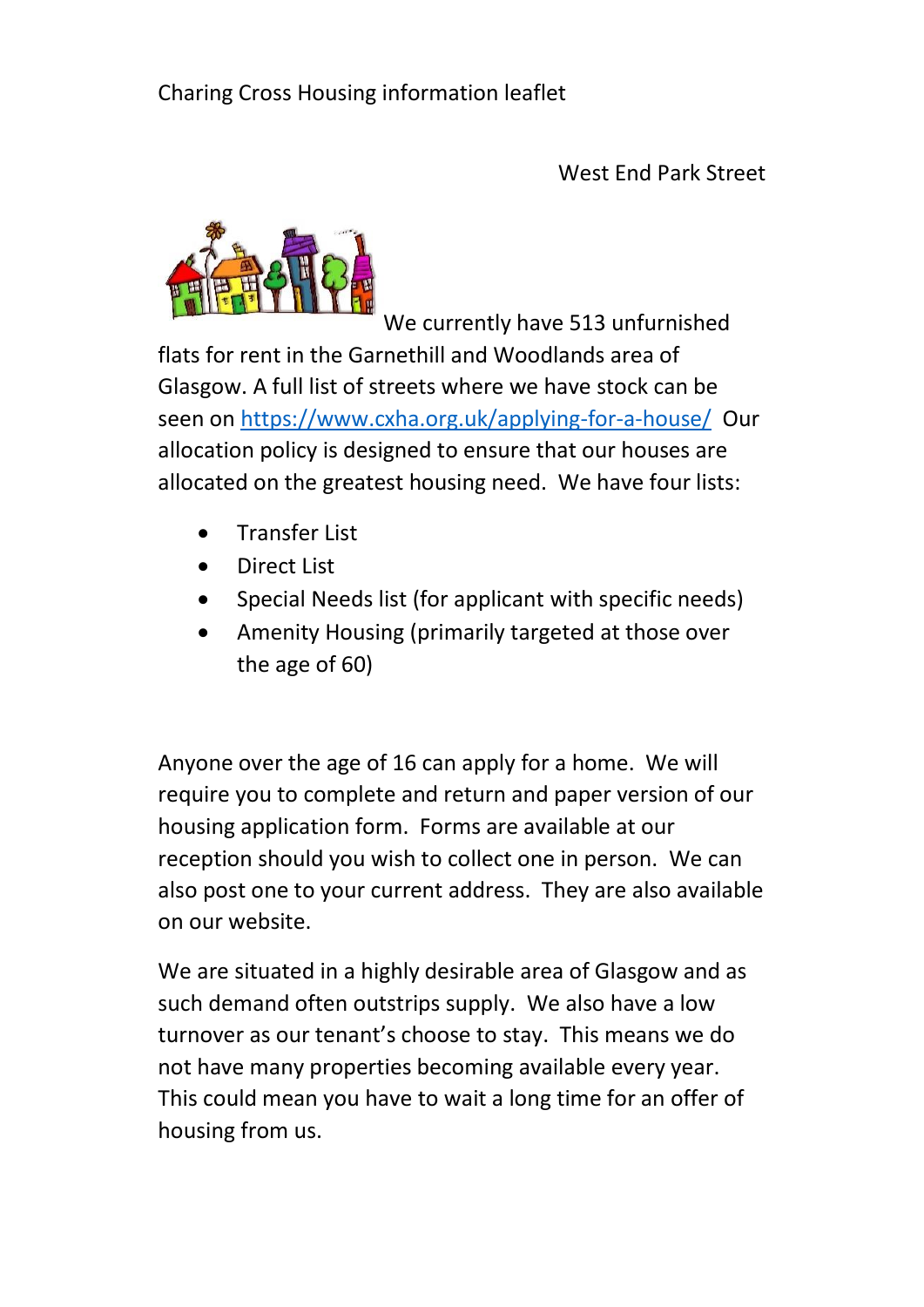

In Glasgow the main providers of rented accommodation are Housing Associations. There are currently 68 housing associations in Glasgow. To maximise your chances of being rehoused we recommend you apply

to as many landlords as possible. Below is a list of other Housing Association landlords in this area of Glasgow:

| <b>NAME &amp;</b>      | <b>CONTACT DETAILS</b>             |
|------------------------|------------------------------------|
| <b>ADDRESS</b>         |                                    |
| Glasgow                | $\mathbf{r}$<br>0800-479-7979      |
| Housing                | ⊠<br>info@gha.org.uk               |
| Association            | Web: www.gha.org.uk                |
|                        |                                    |
| Glasgow West           | $\mathbf{r}$<br>0141-331-6650      |
| Housing                | admin@glasgowwestha.co.uk<br>⋈     |
| <b>Association Ltd</b> | Web: www.gwha.org.uk               |
|                        |                                    |
| Maryhill               | $\mathbf{z}$<br>0141-946-2466      |
| Housing                | ⊠<br>enquiries@maryhill.org.uk     |
| <b>Association Ltd</b> | Web: www.maryhill.org.uk           |
|                        |                                    |
| <b>Partick Housing</b> | $\mathbf{r}$<br>0141-357-3773      |
| <b>Association Ltd</b> | M.<br>info@partickha.org.uk        |
|                        | Web: www.partickha.org.uk          |
|                        |                                    |
| Queens Cross           | $\mathbf{r}$<br>0141-945-3003      |
| Housing                | ⊠<br>contactus@gxha.org.uk         |
| <b>Association Ltd</b> | Web: www.qcha.org.uk               |
|                        |                                    |
| Yorkhill               | 金<br>0141-285-7910                 |
| Housing                | Fax: 0141-221-2902                 |
| <b>Association Ltd</b> | administration@yorkhillha.org<br>⋈ |
|                        | Web: www.yorkhillha.org            |

A full list is available o[n www.scottishhousingregulator.gov.uk](http://www.scottishhousingregulator.gov.uk/)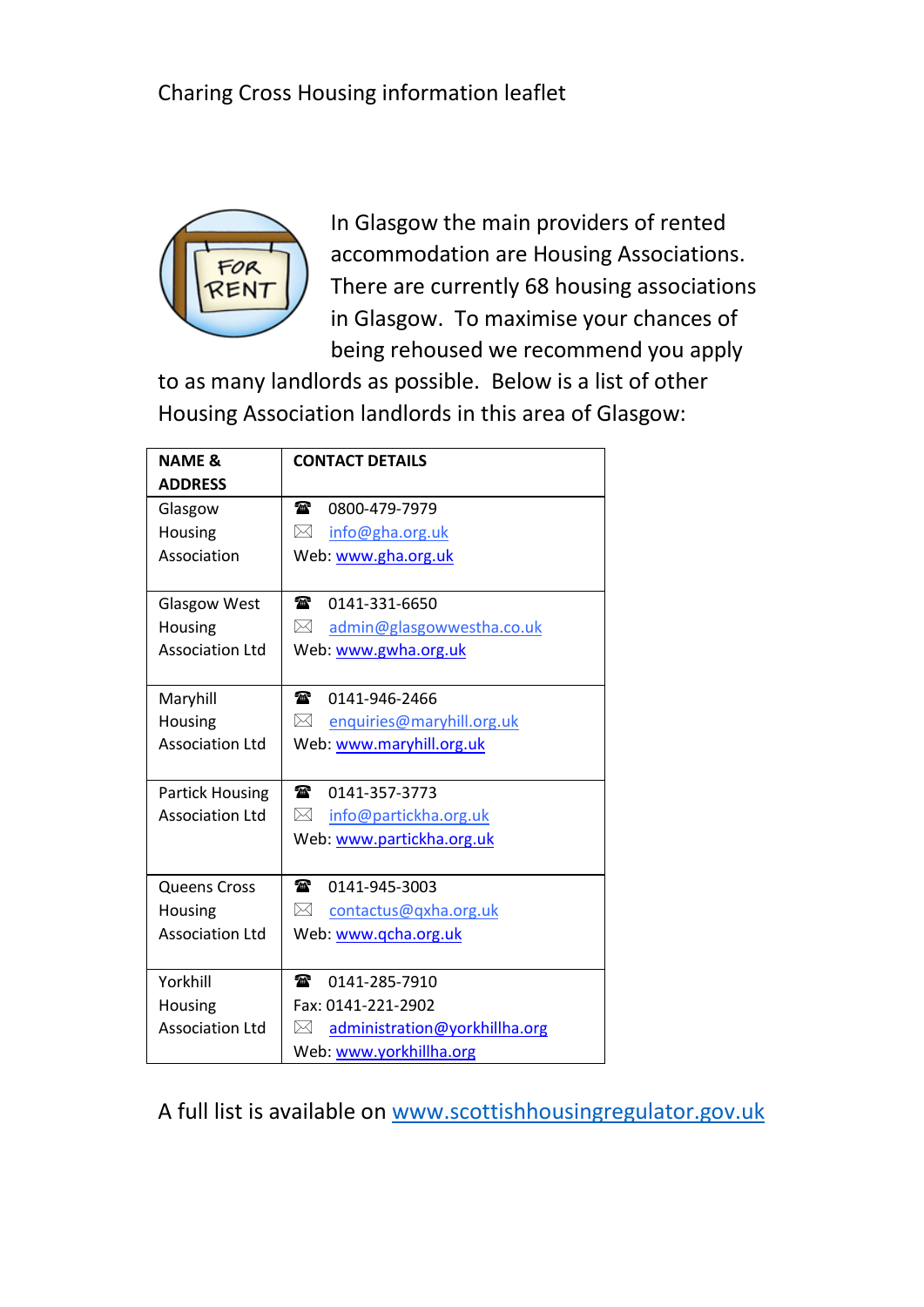

We award points in your application for:

| Health/medical needs | Overcrowding                |  |
|----------------------|-----------------------------|--|
| Under occupation     | Sharing/lacking amenities   |  |
| Insecurity of tenure | Social/community/employment |  |
| Abuse and harassment | Special circumstances       |  |

Full details of which can be found in our allocation policy. This can be found on our website at <https://www.cxha.org.uk/applying-for-a-house/>

As well as social housing there is a healthy private rented sector in Glasgow and more info about this can be found here:

[www.glasgow.gov.uk/en/residents/yourhome/housingoptions](http://www.glasgow.gov.uk/en/residents/yourhome/housingoptions)



We will contact you via letter on an annual basis to check that noting in your circumstances have changed and if you still want to be on our housing list.

If any of your circumstances change you MUST tell us as it may affect your points.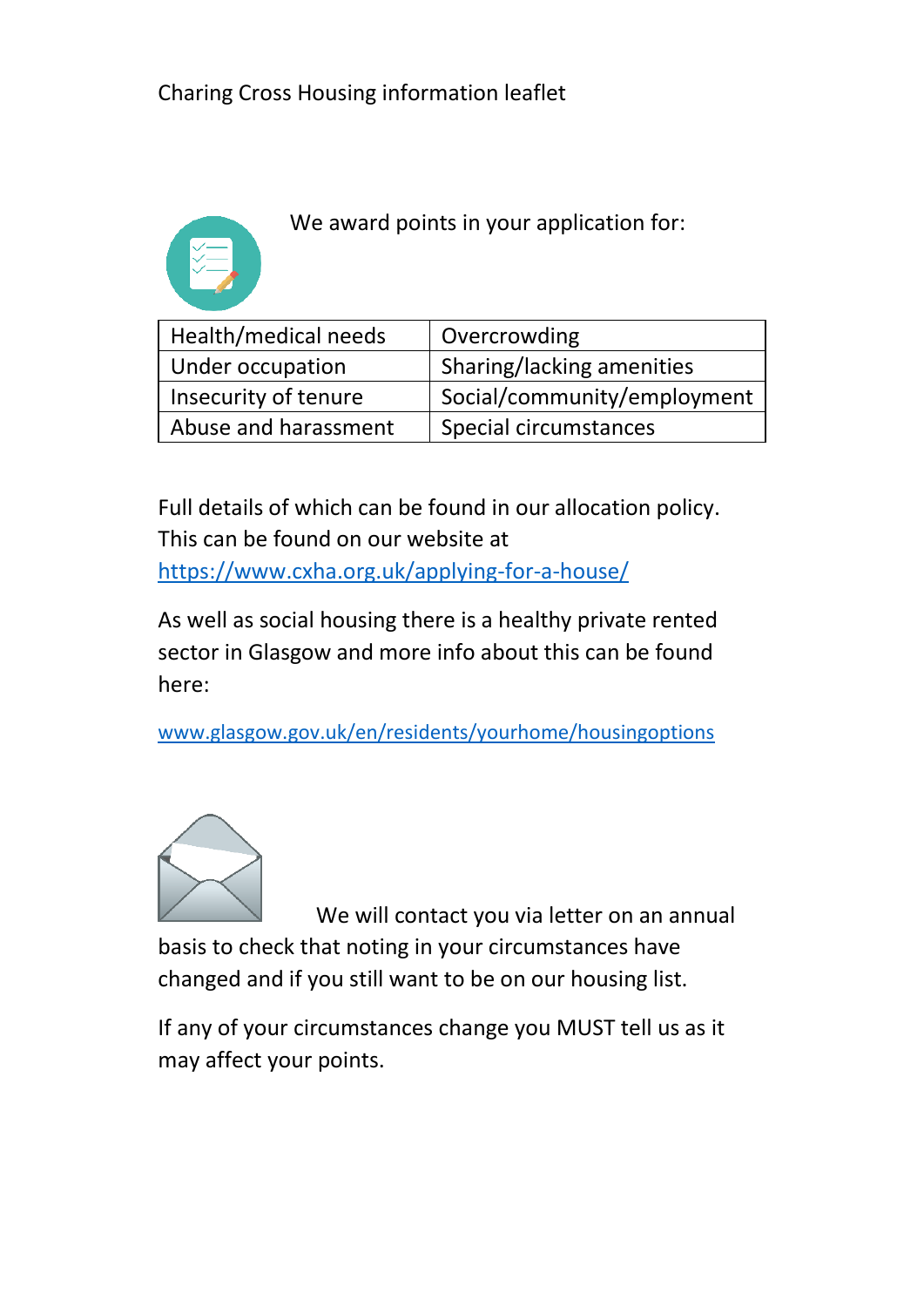

As you have applied for housing with us and looking to be put on our waiting list, you may wish to think ahead and plan for the move.

It can be expensive running a house or flat.

Your rent is payable to us one month in advance. You agree to this in your tenancy agreement and this applies however you decide to pay your rent.

If you are working we will ask you to pay one month's rent to us before you receive your keys and set up a Direct Debit for your ongoing monthly rent payments.

If you are entitled to some Housing benefit or Universal credit we will ask you to pay part of your rent before you receive your keys.

You also have to plan how you will pay your Council tax to Glasgow City Council and the level of this depends on the Council tax banding. Before accepting an offer it would be in your best interests to find out how much you would be due to pay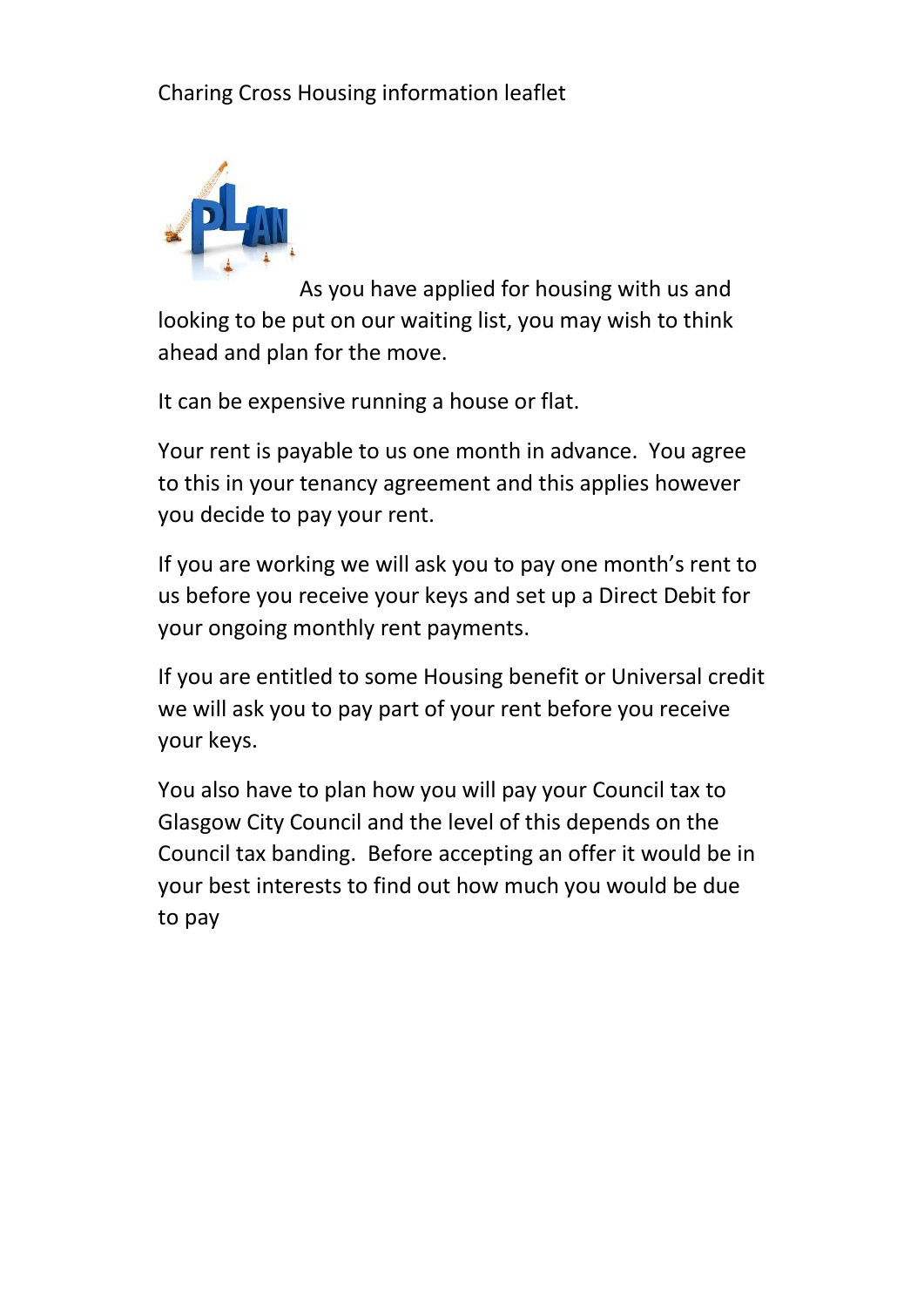

Our average rents for 2019/2020 can be found in the table below:

| <b>House Size</b>  | <b>Current</b> | <b>Current</b> |
|--------------------|----------------|----------------|
| & Type             | <b>Monthly</b> | Weekly         |
|                    | Rent           | Rent           |
| $\mathbf{1}$       | £272.91        | £62.98         |
| Apartment          |                |                |
| <b>Studio Flat</b> |                |                |
| $\overline{2}$     | £298.57        | £68.90         |
| Apartment          |                |                |
| Flat               |                |                |
| 3                  | £326.00        | £75.23         |
| Apartment          |                |                |
| Flat               |                |                |
| 4                  | £360.23        | £83.13         |
| Apartment          |                |                |
| Flat               |                |                |
| 5                  | £382.76        | £88.33         |
| Apartment          |                |                |
| Flat               |                |                |
| 6                  | £396.28        | £91.45         |
| Apartment          |                |                |
| Flat               |                |                |
| 7                  | £415.56        | £95.90         |
| Apartment          |                |                |
| Flat               |                |                |